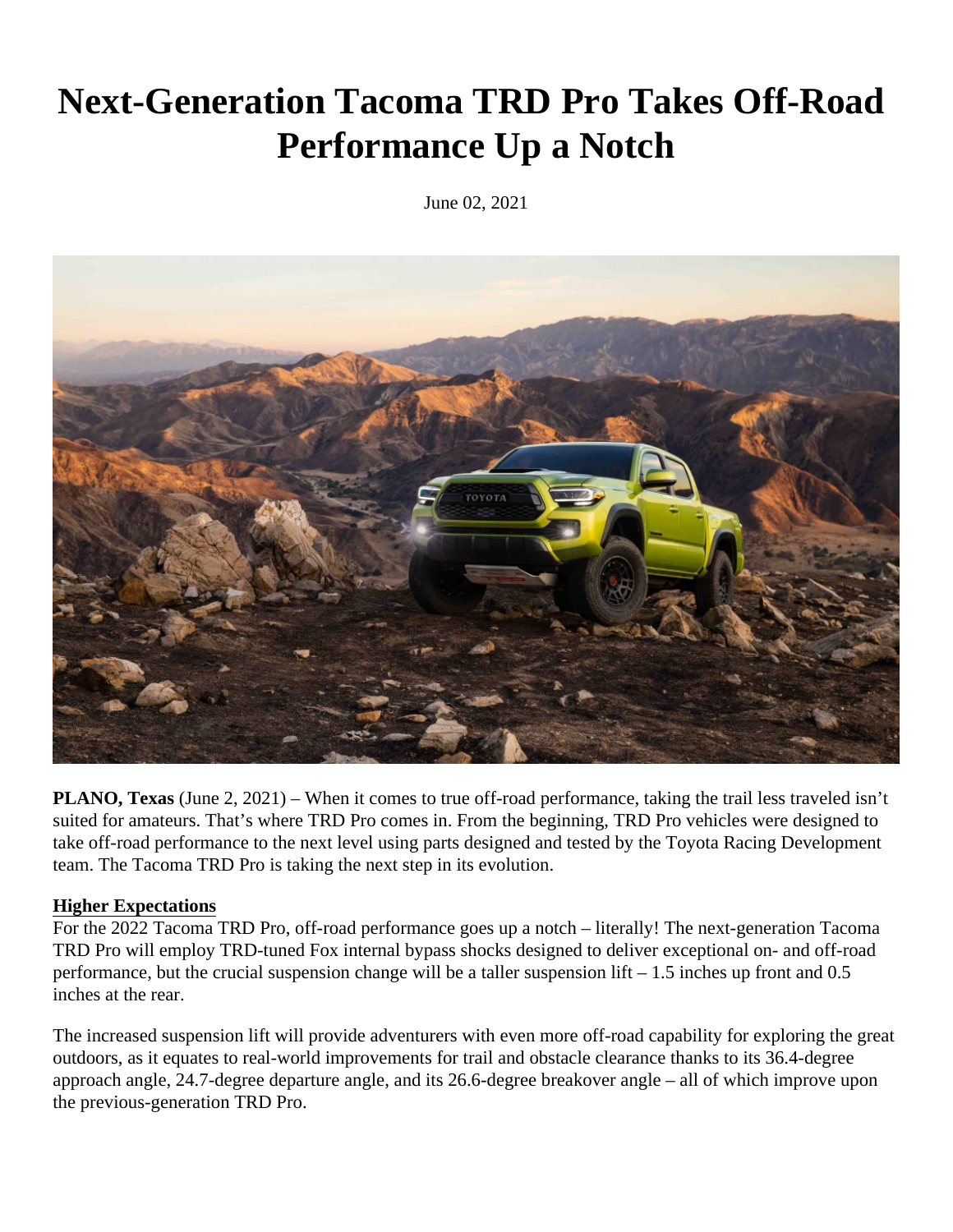Complementing the increased front lift is new TRD-engineered upper control arms. Featuring machine-forged aluminum construction for added strength, the new TRD upper control arms allow the FOX shocks to make use of the additional rebound stroke afforded by the lift by adjusting the angle of the ball-joint mount.

New black TRD wheels are equipped on Tacoma TRD Pro, offering a wider track width than stock and fitted with new Goodyear Territory all-terrain tires that feature an aggressive sidewall design.



# **Looks That Thrill**

The new Tacoma TRD Pro gets plenty of hardware to help enhance performance, but in the looks department it gets some significant changes as well. For starters, the new exclusive TRD Pro color, Electric Lime Metallic, is added to the mix of Super White, Magnetic Gray Metallic and Midnight Black Metallic for the 2022 model year.

Tacoma TRD Pro will still greet the world with a heritage-inspired front grille with color-keyed surround. Available new hood graphics complement the blacked-out hood scoop. TRD Pro will also feature a color-keyed rear bumper, door handles and power outside mirrors with turn signal indicators, while black overfenders will marry the dual-color styling theme.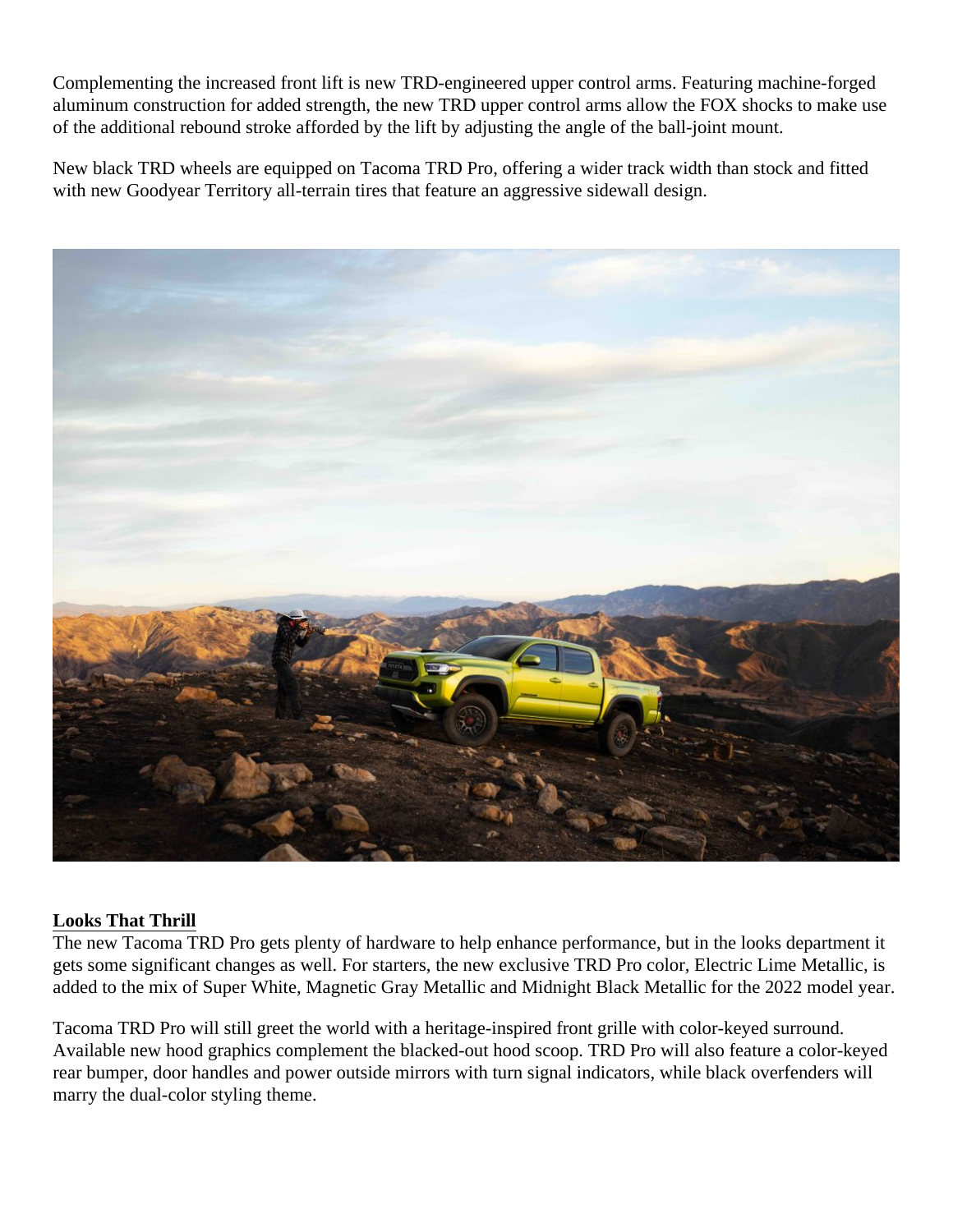Arguably the most eye-catching change is the new TRD Pro stamping on the rear quarter panel of the truck that provides a little more breathing room between "TRD" and "Pro." Badging is updated from the previous model year, as the TRD pro door badge is removed and a "Tacoma" badge is added to the front door. All badges will still be finished in black.

# **Ready to Explore**

Based on the Tacoma TRD Off-Road 4×4 Double Cab short-bed model, the TRD Pro is still available with the fan-favorite 6-speed manual transmission or the ever-popular 6-speed automatic. Ready to tackle trails at any time, the Tacoma TRD Pro is fitted with FOX 2.5-inch internal bypass shocks tuned by TRD engineers. A TRD Pro aluminum front skid plate with red TRD lettering provides additional trail protection. Unique LED headlights with sequential turn signals featuring TRD Pro inserts are equipped, while Rigid Industries LED fog lights help illuminate the road and trails ahead.

A TRD-tuned cat-back exhaust provides some additional growl from the standard 3.5-liter V6 engine. The V6 employs Toyota's innovative VVT-iW technology and Atkinson-cycle combustion to maximize efficiency. Toyota's D-4S fuel injection system incorporates both direct injection and port injectors. The output is an impressive 278 horsepower and 265 lb-ft of peak torque.

TRD Pro models come equipped with Multi Terrain Monitor, which allows the driver to check the immediate surroundings for potential obstacles by simply pressing a button to display front-, rear- and side-camera views on the 8-inch multimedia touchscreen. Speaking of which, the 8-inch multimedia touchscreen display is Apple CarPlay, Android Auto, and Amazon Alexa compatible.

The instrument panel integrates a 4.2-inch color Multi-Information Display with an inclinometer and tilt gauge, plus displays for outside temperature, odometer, trip meters, and fuel economy estimate averages.

Inside, the TRD theme continues with black leather-trimmed heated front seats (featuring TRD Pro logos on the headrests), TRD shift knob, and TRD Pro all-weather floor mats. The driver also gets a 10-way power adjustable seat. A power moonroof comes standard, and JBL Premium Audio is included on automatic transmission models.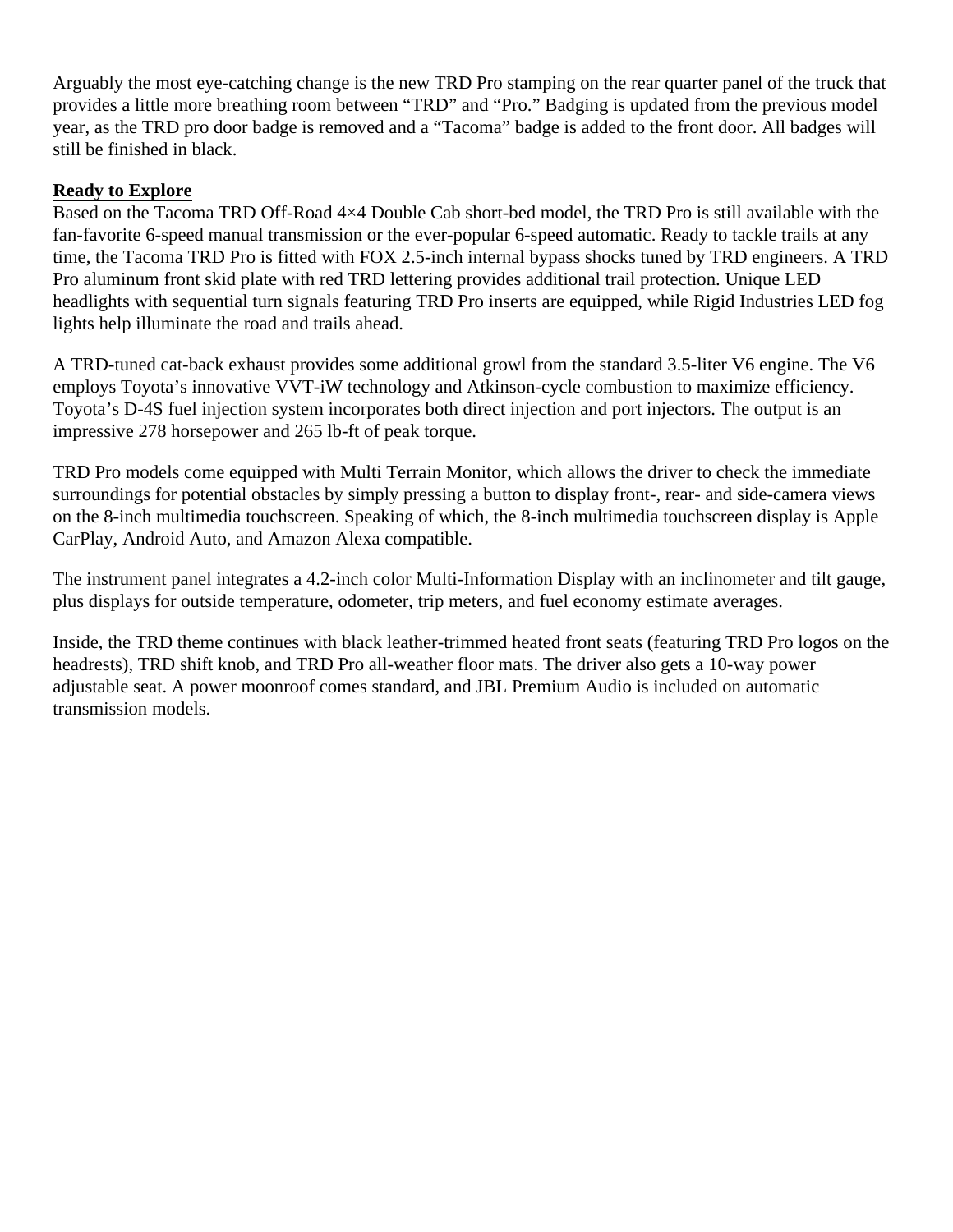

# **Safety Still Standard**

TRD engineers worked hard to ensure the standard safety equipment works seamlessly in conjunction with the new TRD Pro upgrades. Toyota Safety Sense-P includes Pre-Collision System with Pedestrian Detection, High-Speed Dynamic Radar Cruise Control, Lane Departure Alert, and Automatic High Beams.

The Tacoma also touts the Star Safety System, which includes Vehicle Stability Control (VSC), Traction Control (TRAC), Anti-lock Braking System (ABS), Electronic Brake-force Distribution (EBD), Brake Assist (BA), and Smart Stop brake override technology (SST). Every Tacoma has the driver and front passenger Advanced Airbag System, driver and front passenger knee airbags, and front and rear Roll-sensing Side Curtain Airbags. Active head restraints for the Tacoma's front seats are designed to move up and slightly forward during a rear-end collision to help reduce the risk of whiplash. Additional standard safety features include a Tire Pressure Monitor System (with individual tire location alert on most grades).

# **A North American Story**

CALTY Design Research, Toyota's American design studio in Newport Beach, Calif., and Ann Arbor, Mich., helped give the Tacoma an unmistakably athletic and stylish identity. The Toyota engineering team at Toyota Technical Center in Ann Arbor takes great pride in the role it played helping to develop the current generation Tacoma pickup. The Tacoma is assembled at Toyota Motor Manufacturing, Guanajuato (TMMGT), in Guanajuato, Mexico.

# **Limited Warranty and ToyotaCare**